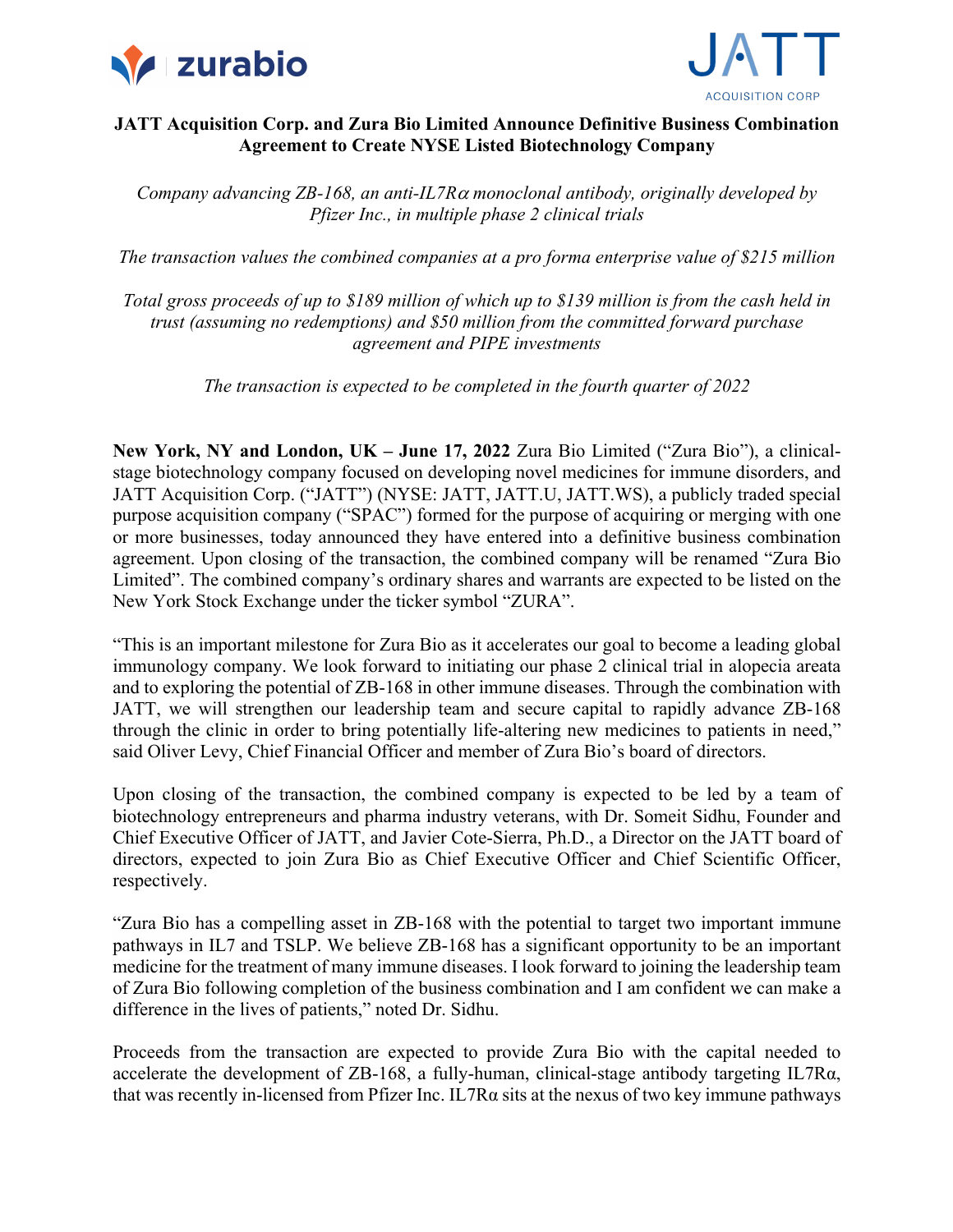



(IL7 and TSLP), thus inhibiting IL7Rα, and has the potential to block signalling through either of these important immunological pathways.

ZB-168 is the only anti-IL7Rα antibody to have reported data in patients with an autoimmune disease. In a 37-patient phase 1b trial in type 1 diabetes mellitus, ZB-168 has demonstrated a favourable safety profile as well as the ability to modulate key T-cell subpopulations.

In 2023, Zura Bio plans to initiate a phase 2 proof-of-concept study in alopecia areata, a T-cell mediated disease affecting millions of patients worldwide. An additional phase 2 study in a second indication is also expected to be initiated in 2023.

#### **About the Transaction**

The business combination implies a pro forma enterprise value of the combined company of approximately \$215 million. The combined company is expected to receive gross cash proceeds of up to \$189 million, comprising the \$139 million held in JATT's trust account (assuming no redemptions by public shareholders of JATT) and a concurrent, fully committed \$50 million from a forward purchase agreement and PIPE financing of ordinary shares issued at \$10.00 per share. If public shareholder redemptions exceed 90%, a further amount of \$15 million will be payable under the forward purchase agreement, so that the minimum gross cash proceeds will be at least \$65 million. The combined company will bear deferred underwriting commissions and transaction expenses out of the gross proceeds.

The transaction, which has been approved by Zura Bio's and JATT's boards of directors, is expected to close in the fourth quarter of 2022, subject to review and approval by the Securities and Exchange Commission ("SEC") of the registration statement on Form S-4 to be filed with the SEC, approval by JATT's shareholders, satisfaction of the minimum cash condition and other customary closing conditions, including any applicable regulatory approvals.

#### **Advisors**

Raymond James & Associates, Inc. and its affiliates (together, "Raymond James") are acting as the lead PIPE placement agent and as financial advisor to JATT in the transaction. McDermott Will & Emery LLP and Ogier are acting as legal counsel to Zura Bio. Loeb & Loeb LLP and Simmons & Simmons are acting as legal counsel to JATT and Maples and Calder (Cayman) LLP are acting as Cayman Islands legal counsel to JATT. Paul Hastings LLP is acting as legal counsel to Raymond James.

#### **About Zura Bio Limited**

Zura Bio is a clinical-stage biotechnology company advancing ZB-168 in alopecia areata and other inflammatory diseases. ZB-168 is an anti-IL7R $\alpha$  inhibitor that has the potential to impact diseases driven by IL7 and TSLP biological pathways. Zura Bio aims to develop a portfolio of therapeutic indications for ZB-168, and is focused on demonstrating its efficacy, safety, dosing convenience and mechanism of action, initially in alopecia areata. This will build on Phase 1b data in type 1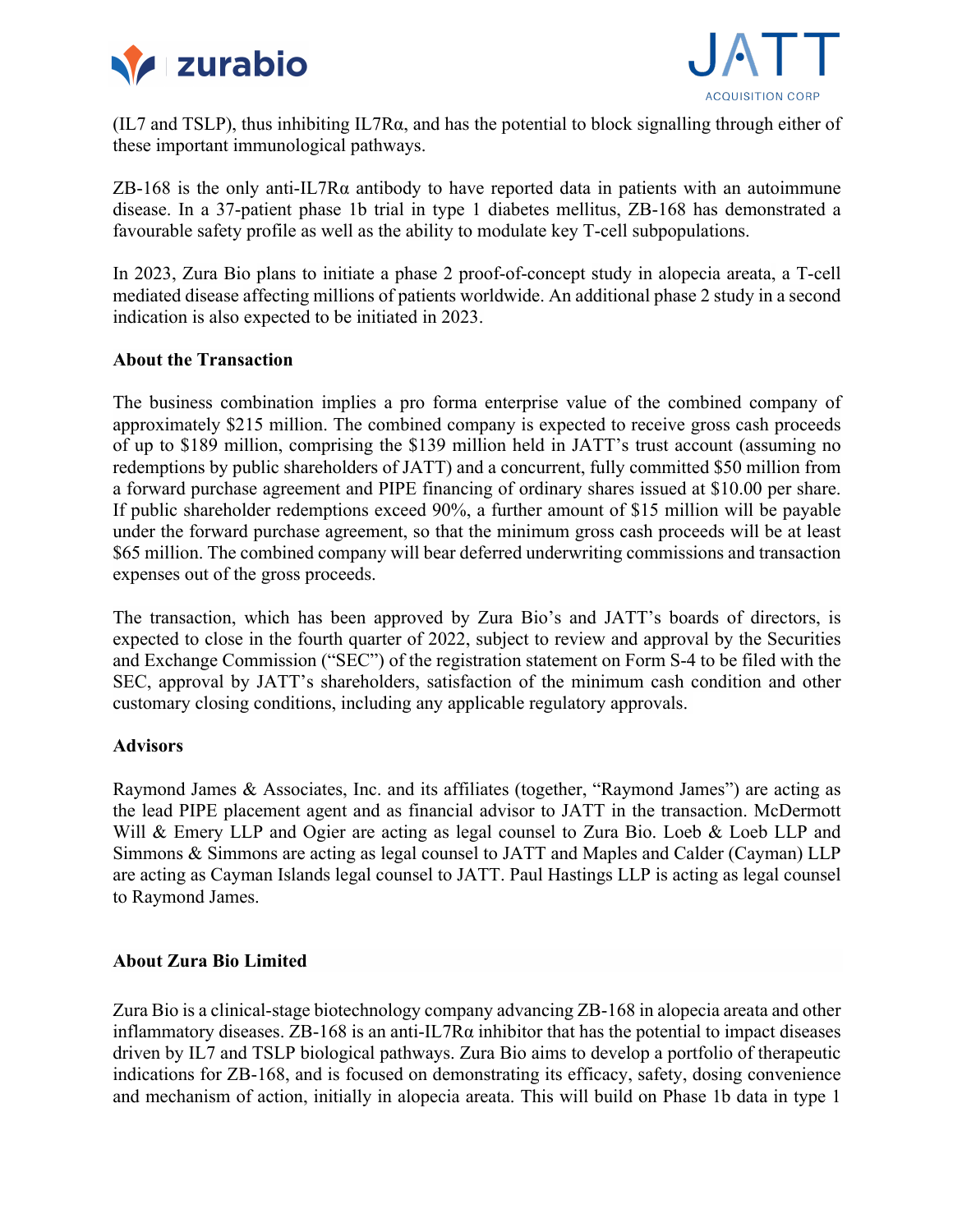



diabetes demonstrating a favourable safety profile and strong biological rationale. Zura Bio is headquartered in London, UK with team members in the UK and USA.

## **About JATT Acquisition Corp.**

JATT Acquisition Corp. is led by Chairman and CEO Someit Sidhu. JATT raised \$139 million in July 2021. JATT is a blank check company, also commonly referred to as a special purpose acquisition company, or SPAC, formed for the purpose of effecting a merger, share exchange, asset acquisition, share purchase, reorganization or similar business combination with one or more businesses or entities.

#### **Additional Information about the Business Combination and Where to Find It**

In connection with the proposed business combination, JATT intends to file a registration statement on Form S-4 (the "Form S-4") with the SEC. The Form S-4 will include a proxy statement/prospectus of JATT. The proxy statement/prospectus will be sent to all JATT shareholders. Additionally, JATT will file other relevant materials with the SEC in connection with the proposed business combination. Copies of the Form S-4, the proxy statement/prospectus and all other relevant materials filed or that will be filed with the SEC may be obtained free of charge at the SEC's website at www.sec.gov. The information contained in, or that may be accessed through, the websites referenced in this press release is not incorporated by reference into, and is not a part of, this press release. Before making any voting or investment decision, investors and security holders of JATT are urged to read the Form S-4, the proxy statement/prospectus and all other relevant materials filed or that will be filed with the SEC in connection with the proposed business combination because they will contain important information about the proposed business combination and the parties to the proposed business combination.

#### **Participants in Solicitation**

JATT and Zura Bio and their respective directors and executive officers, under SEC rules, may be deemed to be participants in the solicitation of proxies of JATT's shareholders in connection with the proposed business combination. Investors and security holders may obtain more detailed information regarding the names and interests in the proposed business combination of JATT's directors and officers in JATT's filings with the SEC, including JATT's annual report on Form 10-K for the fiscal year ended December 31, 2021 (the "Form 10-K"), JATT's initial public offering prospectus, which was filed with the SEC on July 14, 2021, and JATT's subsequent quarterly reports on Form 10-Q. To the extent that holdings of JATT's securities by JATT's insiders have changed from the amounts reported therein, any such changes have been or will be reflected on Statements of Change in Ownership on Form 4 filed with the SEC. Information regarding the persons who may, under SEC rules, be deemed participants in the solicitation of proxies to JATT's shareholders in connection with the business combination will be included in the proxy statement/prospectus relating to the proposed business combination when it becomes available. You may obtain free copies of these documents as described in the preceding paragraph.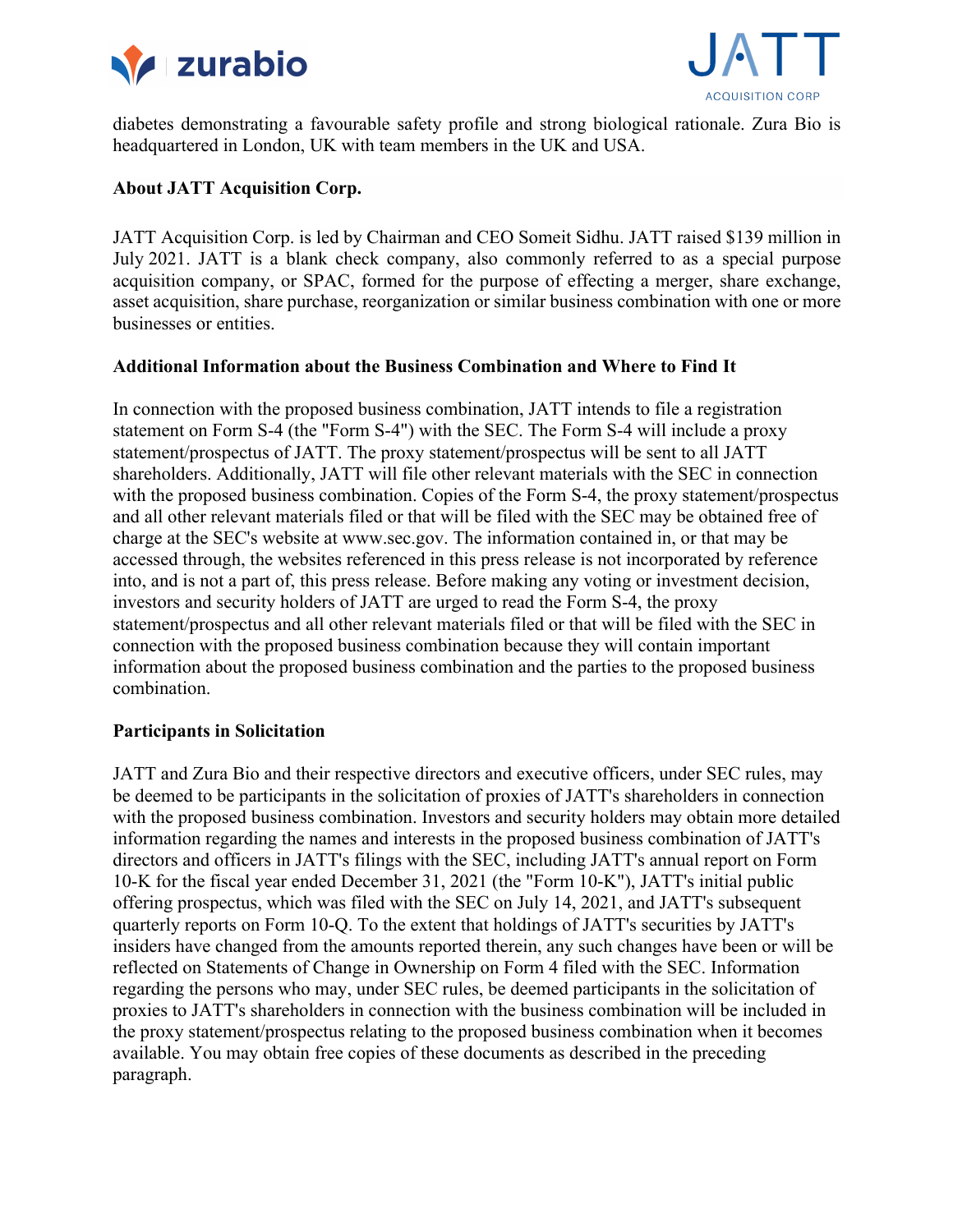



# **No Offer or Solicitation**

This communication shall not constitute a proxy statement or solicitation of a proxy, consent or authorization with respect to any securities or in respect of the proposed business combination. This communication shall also not constitute an offer to sell or a solicitation of an offer to buy any securities of JATT or Zura Bio, nor shall there be any sale of securities in any state or jurisdiction in which such offer, solicitation or sale would be unlawful prior to registration or qualification under the securities laws of any such state or jurisdiction. No offering of securities shall be made except by means of a prospectus meeting the requirements of Section 10 of the Securities Act of 1933, as amended.

## **Forward-Looking Statements**

This communication includes "forward-looking statements" within the meaning of the "safe harbor" provisions of the Private Securities Litigation Reform Act of 1995 with respect to the proposed business combination between JATT and Zura Bio. Words such as "expect," "estimate," "project," "budget," "forecast," "anticipate," "intend," "plan," "may," "will," "could," "should," "believe," "predict," "potential," "continue," "strategy," "future," "opportunity," "would," "seem," "seek," "outlook" and similar expressions are intended to identify such forward-looking statements. Forward-looking statements are predictions, projections and other statements about future events that are based on current expectations and assumptions and, as a result, are subject to risks and uncertainties that could cause the actual results to differ materially from the expected results. These statements are based on various assumptions, whether or not identified in this communication. These forward-looking statements are provided for illustrative purposes only and are not intended to serve as, and must not be relied on by an investor as, a guarantee, an assurance, a prediction or a definitive statement of fact or probability. Actual events and circumstances are difficult or impossible to predict and will differ from assumptions. These forward-looking statements include, without limitation, Zura Bio's and JATT's expectations with respect to anticipated financial impacts of the proposed business combination, the satisfaction of closing conditions to the proposed business combination, and the timing of the completion of the proposed business combination. You should carefully consider the risks and uncertainties described in the "Risk Factors" section of JATT's Form 10-K and initial public offering prospectus, and its subsequent quarterly reports on Form 10-Q. In addition, there will be risks and uncertainties described in the Form S-4 and other documents filed by JATT from time to time with the SEC. These filings would identify and address other important risks and uncertainties that could cause actual events and results to differ materially from those contained in the forward-looking statements. Many of these factors are outside Zura Bio's and JATT's control and are difficult to predict. Many factors could cause actual future events to differ from the forward-looking statements in this communication, including but not limited to: (1) the outcome of any legal proceedings that may be instituted against JATT or Zura Bio following the announcement of the proposed business combination; (2) the inability to complete the proposed business combination, including due to the inability to concurrently close the business combination and related transactions, including the private placement of ordinary shares or due to failure to obtain approval of the shareholders of JATT; (3) the risk that the proposed business combination may not be completed by JATT's business combination deadline and the potential failure to obtain an extension of the business combination deadline if sought by JATT; (4) the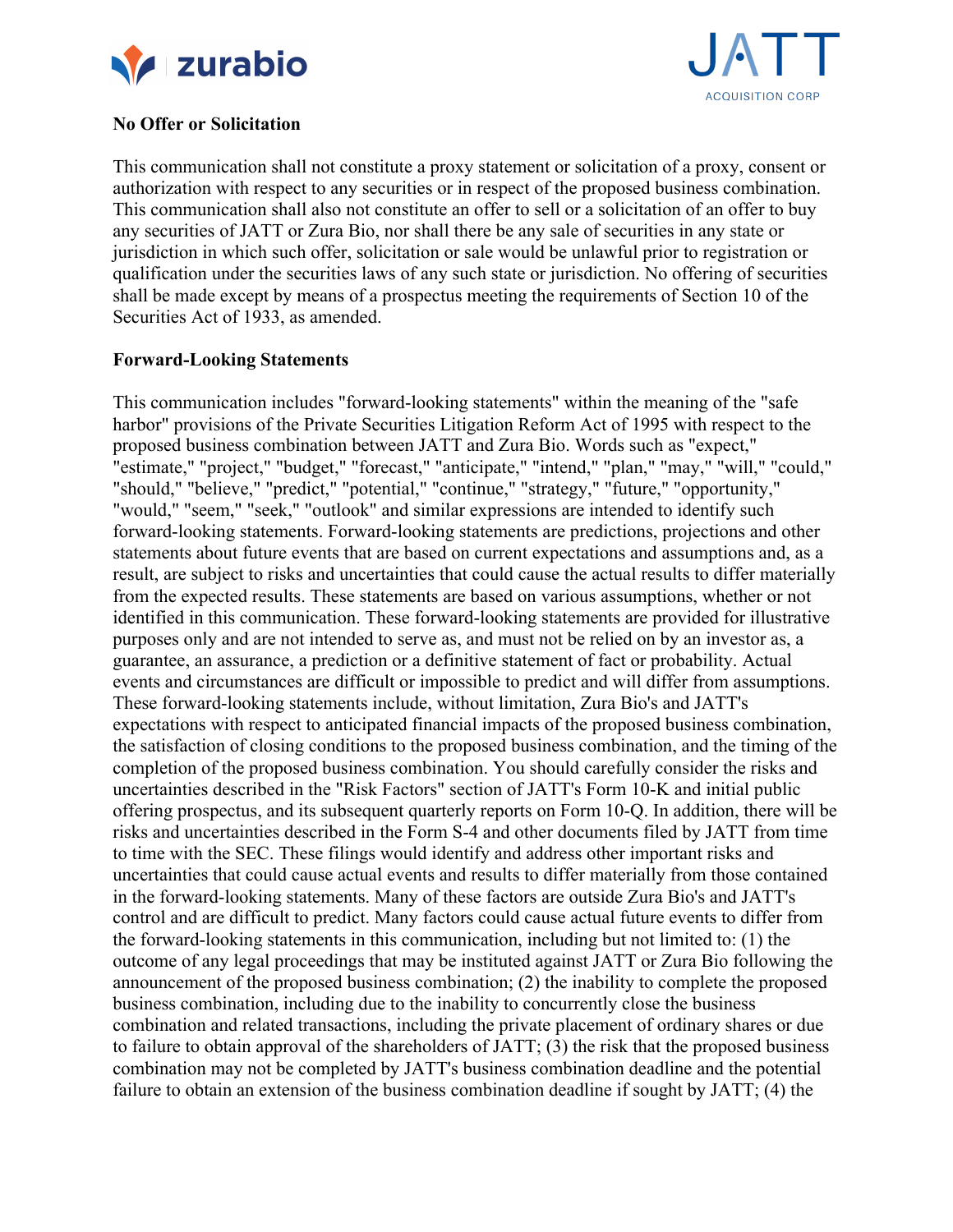



failure to satisfy the conditions to the consummation of the proposed business combination, including the approval by the shareholders of JATT, the satisfaction of the minimum cash requirement following any redemptions by JATT's public shareholders and the receipt of certain governmental and regulatory approvals; (5) delays in obtaining, adverse conditions contained in, or the inability to obtain necessary regulatory approvals or complete regulatory reviews required to complete the proposed business combination; (6) the occurrence of any event, change or other circumstance that could give rise to the termination of the business combination agreement; (7) volatility in the price of JATT's or the combined company's securities; (8) the risk that the proposed business combination disrupts current plans and operations as a result of the announcement and consummation of the business combination; (9) the inability to recognize the anticipated benefits of the proposed business combination, which may be affected by, among other things, competition, the ability of the combined company to grow and manage growth profitably, maintain relationships with customers and suppliers and retain key employees; (10) costs related to the proposed business combination; (11) changes in the applicable laws or regulations; (12) the possibility that the combined company may be adversely affected by other economic, business, and/or competitive factors; (13) the risk of downturns and a changing regulatory landscape in the highly competitive industry in which Zura Bio operates; (14) the impact of the global COVID-19 pandemic; (15) the potential inability of the combined company to raise additional capital needed to pursue its business objectives or to achieve efficiencies regarding other costs; (16) the enforceability of Zura Bio's intellectual property, including its patents, and the potential infringement on the intellectual property rights of others, cyber security risks or potential breaches of data security; and (17) other risks and uncertainties described in JATT's Annual Report, its initial public offering prospectus, and its subsequent Quarterly Reports on Form 10-Q and to be described in the Form S-4 and other documents to be filed by JATT from time to time with the SEC. These risks and uncertainties may be amplified by the COVID-19 pandemic, which has caused significant economic uncertainty. Zura Bio and JATT caution that the foregoing list of factors is not exclusive or exhaustive and not to place undue reliance upon any forward-looking statements, including projections, which speak only as of the date made. Neither Zura Bio nor JATT gives any assurance that Zura Bio or JATT will achieve its expectations. None of Zura Bio or JATT undertakes or accepts any obligation to publicly provide revisions or updates to any forward-looking statements, whether as a result of new information, future developments or otherwise, or should circumstances change, except as otherwise required by securities and other applicable laws.

#### **Contacts:**

*JATT Acquisition Corp:*  Verender S. Badial Chief Financial Officer Email: info@jattacquisition.com Website: www.jattacquisition.com

*Zura Bio Limited:*  Oliver Levy Chief Financial Officer